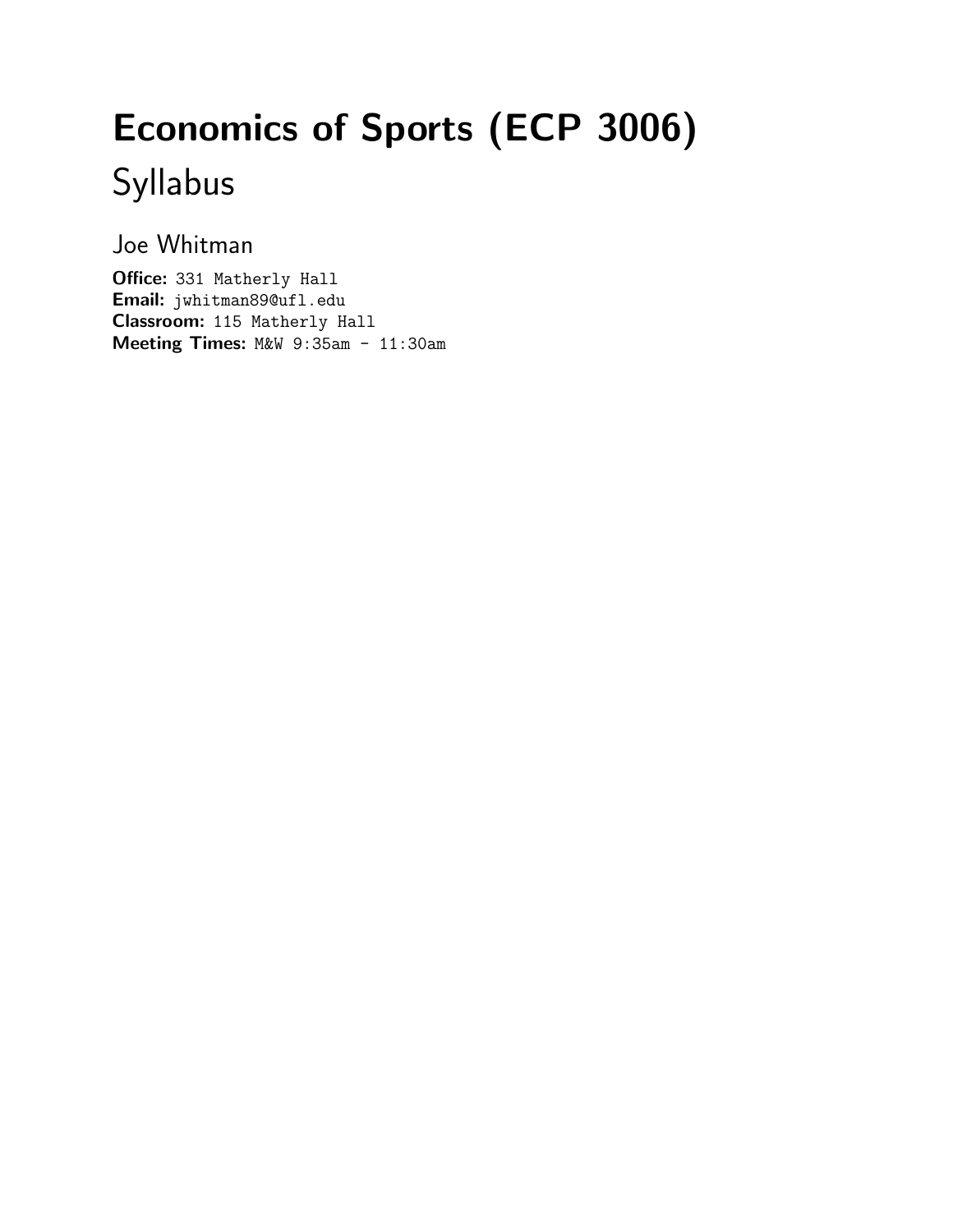#### **What is this Course About?**

This course will introduce you to the economics of sports. We will start with some stylized facts about sports economics, how the business of sports operates, and the structure of sports leagues and organizations. Then we will cover several important economic decisions for firms in the sports industry such as pricing, advertising, and broadcasting sporting events. We will also cover various other economic problems which arise in sports leagues – antitrust issues, insurance and risk, cheating, gambling, and the like. Sports economics can also be a natural laboratory for testing the predictions of economic theory, as we will see when we discuss whether professional athletes and sports teams behave in a way that is game theoretically rational. As the course comes to a close, we will discuss the economics of athlete compensation – bargaining between players' unions and sports leagues, athletes' contracts, and the role of sports agents.

### **Course Information and Policies**

- *Website:* This course has a website on Canvas (<elearning.ufl.edu>). Assignments and grades will be posted here. If you have trouble logging in, please let me know.
- *Office Hours:* I am available in my office (331 Matherly Hall) Monday and Wednesday from 1pm-3pm. You can also reach me by email at jwhitman89@ufl.edu to schedule an appointment.
- *Textbooks and Course Materials:*
	- **–** The textbook: "*Sports Economics*", by Roger D. Blair (ISBN: 978-0521876612)
	- **–** We will also read some journal articles during the semester (e.g. "Do Firms Maximize? Evidence from Professional Football", by David Romer). I will make these available to you on Canvas.
- *Prerequisites:* You must have previously taken *Intermediate Microeconomics* (ECO 3101) to enroll in this course.
- *Attendance* is **required** but not graded. You are responsible for any material you may have missed during lectures and I do not distribute lecture notes. Please show up for class on time as late arrivals are very disruptive.
- *Communication:* Other than lecture and office hours, I will communicate with you through your university email and the Canvas website. I will send important class announcements via email, so please check your email regularly. Canvas announcements should also arrive via email.
- *Late work* of any kind will not be accepted.
- *Cellphones* and other electronic devices (including laptops and tablets) may not be used during class, and should be turned off or silenced to avoid disrupting other students.

#### **Assignments**

Your grade is split across the following assignments:

- Problem Sets (15%)
- Miderm Exam 1 (25%)
- Miderm Exam 2 (25%)
- Final Exam (35%)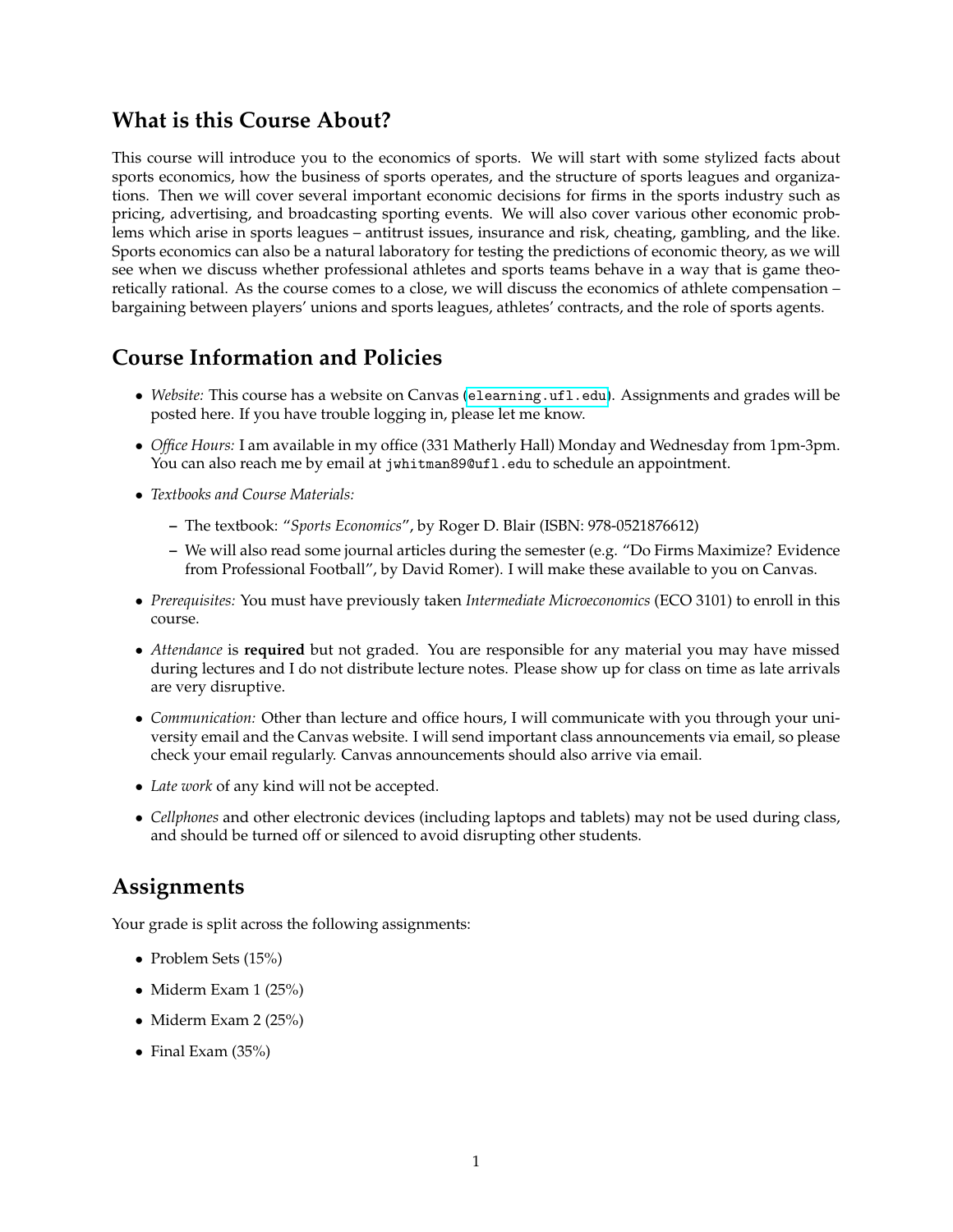#### **Problem Sets**

Note the due dates listed in the course schedule below. Late problem sets are not accepted. You may study the problem sets with your classmates (I encourage you to study in groups!) but every student must turn in their own work. Simply copying a classmate's work is not allowed. Your answers must be legibly written or typed and graphs drawn neatly. Staple pages together and write your name on the first page so your work is not lost. Points may be deducted for failure to follow the directions given in the problem set.

#### **Exams**

All exams are given in class and closed book. Midterms are non-cumulative but may implicitly use concepts covered on previous exams. The final exam *is* cumulative and will occur on **December 13th from 3:00pm-5:00pm** in our usual classroom. You may not consult with others or use notes of any kind during the exams. **Only simple (four-function) calculators are allowed**. This means a calculator that doesn't do much more complicated than divide, multiply, add and subtract. Graphing calculators (such as the TI-83) are definitely **not** allowed. If you are unsure if your calculator is allowed, please ask. I do not bring extra materials to exams (such as calculators or pencils) so be sure to bring your own. Makeup exams are only given in extreme cases (ex. medical emergency). Makeup exams must be taken within one week of the original exam date unless the student is hospitalized or otherwise physically unable to take the exam. If you have an excused absence on an exam day, let me know well in advance so I can make accommodations.

## **Grading Policy and Scale**

I do not offer incomplete grades, substitute work, or grade changes. Extra credit is only offered under special circumstances and at my discretion. If extra credit is offered, it will be offered to the entire class. Individual students will not receive extra credit assignments. The grading scale is as follows (I do not grade on a curve):

- $(A)$  92-100
- $\bullet$  (A-) 90-91.99
- $\bullet$  (B+) 87-89.99
- (B) 83-86.99
- $\bullet$  (B-) 80-82.99
- $\bullet$  (C+) 77-79.99
- $\bullet$  (C) 73-76.99
- $\bullet$  (C-) 70-72.99
- $\bullet$  (D) 60-69.99
- $\bullet$  (E) 0-59.99

These letter grades correspond to your GPA according to UF's grading point guidelines. <sup>[1](#page-2-0)</sup>

<span id="page-2-0"></span> $1$ <catalog.ufl.edu/ugrad/current/regulations/info/grades.aspx>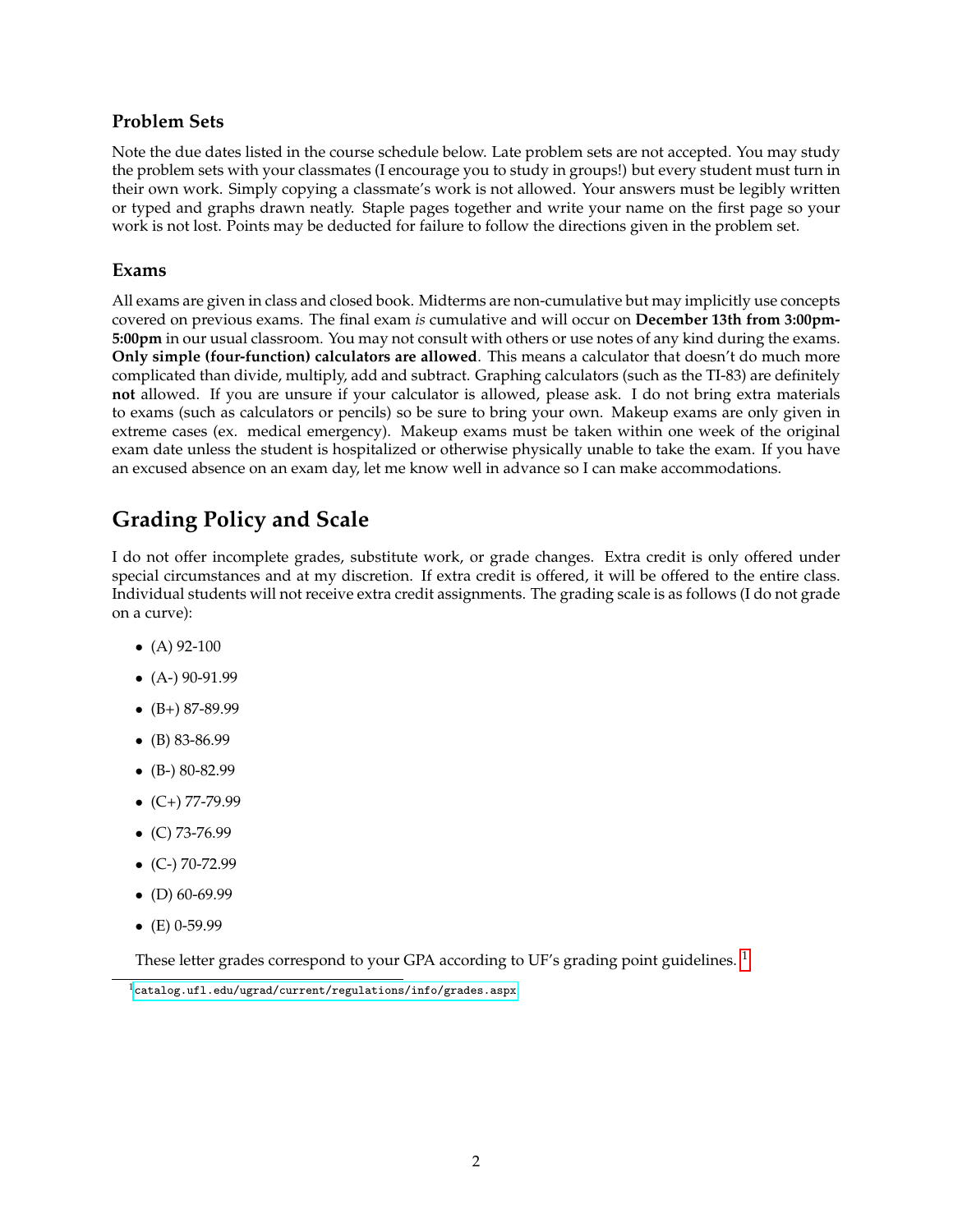### **Etiquette and Professional Conduct**

As university students, you are expected to observe common classroom etiquette and conduct yourself in a professional manner. **Any behavior that disrupts the learning of other students is unacceptable**. The following guidelines are given to help students who are still adjusting to a university environment or are otherwise unsure about classroom etiquette.

- Arrive on time and remain in class for the duration of the lecture. If you must leave, do so as quietly as possible so you minimize the disruption to other students.
- Bring necessary materials to class, such as a notebook and a writing instrument. Supplies will not be provided to you.
- Avoid side conversations with your classmates during lecture. This is very distracting to other students and to your instructor.
- All communication should be polite and courteous.

#### **Online Course Evaluation**

Students in this course can provide feedback on the quality of my instruction by completing evaluations online at: <evaluations.ufl.edu>. These evaluations are typically open during the last two or three weeks of the semester, but I will remind you of the specific times when they are open. These evaluations help me become a better instructor so I strongly encourage you to complete them.

#### **Academic Honesty**

The following is a statement from UF regarding academic honesty: "UF students are bound by The Honor Pledge which states, 'We, the members of the University of Florida community, pledge to hold ourselves and our peers to the highest standards of honor and integrity by abiding by the Honor Code. On all work submitted for credit by students at the University of Florida, the following pledge is either required or implied: On my honor, I have neither given nor received unauthorized aid in doing this assignment.' The Honor Code<sup>[2](#page-3-0)</sup> specifies a number of behaviors that are in violation of this code and the possible sanctions. Furthermore, you are obligated to report any condition that facilitates academic misconduct to appropriate personnel. If you have any questions or concerns, please consult with the instructor or TAs in this class."

#### **Students with Disabilities**

Students with disabilities requesting accommodations should first register with the Disability Resource Center<sup>[3](#page-3-1)</sup> by providing appropriate documentation. Once registered, students will receive an accommodation letter which must be presented to the instructor when requesting accommodation. Students with disabilities should follow this procedure as early as possible in the semester.

#### **Student Wellness**

Life does not stop for coursework. If you have a serious physical or mental health issue come up at any point, I strongly encourage you to seek help. Here are some resources that may help you:

• The Counseling and Wellness Center: <counseling.ufl.edu/cwc/Default.aspx> (352) 392-1575

<span id="page-3-0"></span><sup>2</sup><dso.ufl.edu/sccr/process/student-conduct-honor-code/>

<span id="page-3-1"></span><sup>3</sup>Phone: (352)-392-8565, Web: <dso.ufl.edu/drc/>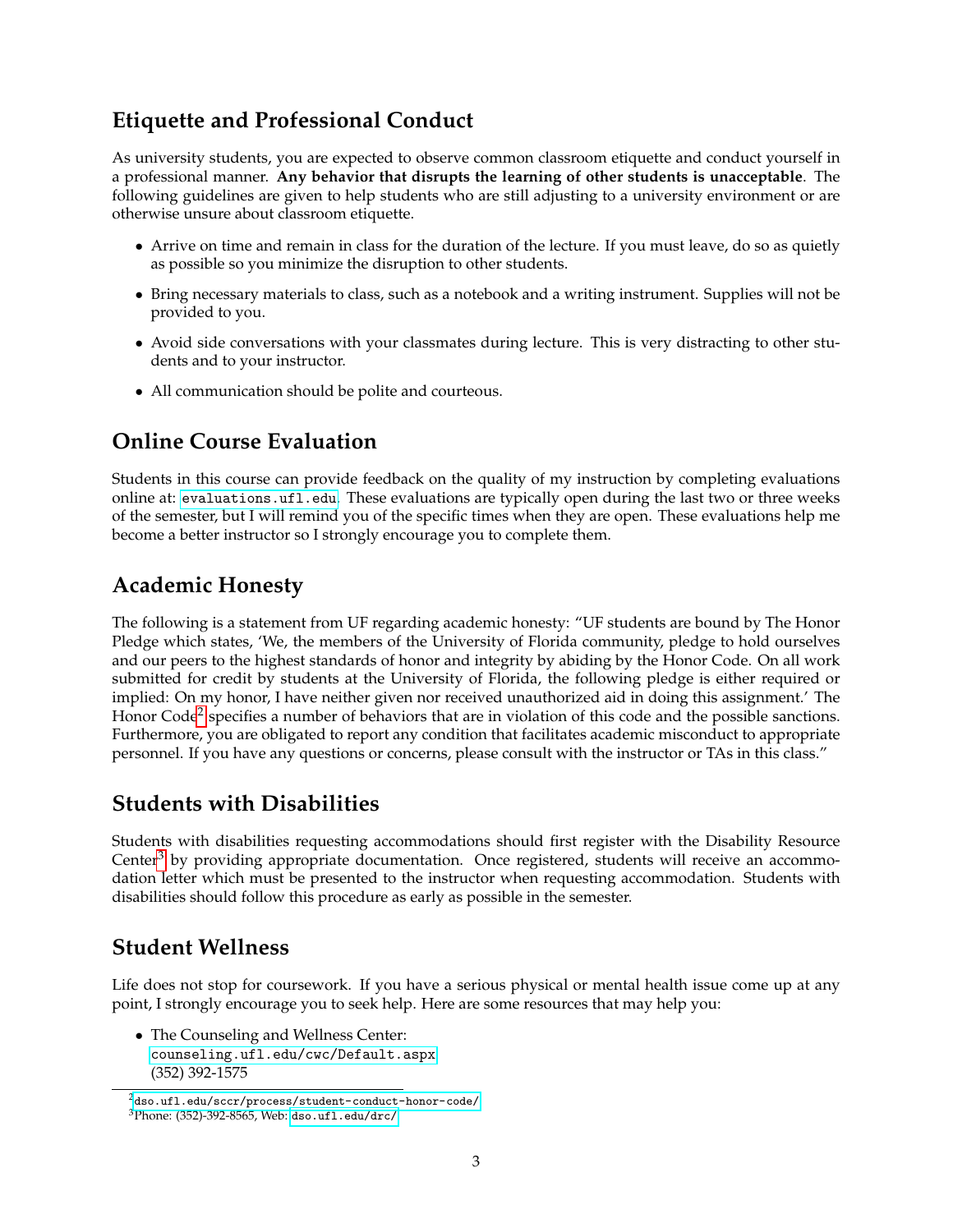- The University Police Department: (352) 392-1111 or 9-1-1 for emergencies.
- The Student Healthcare Center: <shcc.ufl.edu/contact/>

| MONDAY                                                                          | WEDNESDAY                                                                                                |
|---------------------------------------------------------------------------------|----------------------------------------------------------------------------------------------------------|
| Aug 21st<br>Introduction to Sports Economics<br>Blair, Chapter 1                | 23rd<br>The Business of Sports<br>Blair, Chapter 2                                                       |
| 28th<br>Sports Leagues and Organizations<br>Blair, Chapter 3                    | 30th<br>Competitive Balance<br>Blair, Chapter 4<br><b>Extra Credit Assignment Due</b>                    |
| Sep 4th<br>Labor Day, No class                                                  | 6th<br><b>Pricing Decisions</b><br>Blair, Chapter 5                                                      |
| 11th<br>Advertising in the Sports Industry<br><i>Blair</i> , Chapter 6          | 13th<br>The Market for Sports Broadcasting<br>Rights<br>Blair, Chapter 7<br><b>Problem Set 1 Due</b>     |
| 18th<br><b>Insuring Player Talent</b><br>Blair, Chapter 8                       | 20th<br>"Do Firms Maximize? Evidence<br>from Professional Football"<br>Romer (2006)                      |
| 25th<br>Sports Leagues and Antitrust Policy<br>Blair, Chapter 9                 | 27th<br>Midterm Exam 1 Review<br><b>Problem Set 2 Due</b>                                                |
| Oct 2nd<br>Midterm Exam 1                                                       | 4th<br><b>Sports Gambling</b><br>Blair, Chapter 10                                                       |
| 9th<br>Cheating in Sports<br>Blair, Chapter 11                                  | 11th<br>Competing for Sports Franchises<br>and Events<br>Blair, Chapter 14<br><b>Problem Set 3 Due</b>   |
| 16th<br>Salary Determination: Competition<br>and Monopsony<br>Blair, Chapter 17 | 18th<br>The National Collegiate Athletic<br>Association as a Collusive<br>Monopsony<br>Blair, Chapter 18 |

## **Schedule (Subject to Change):**